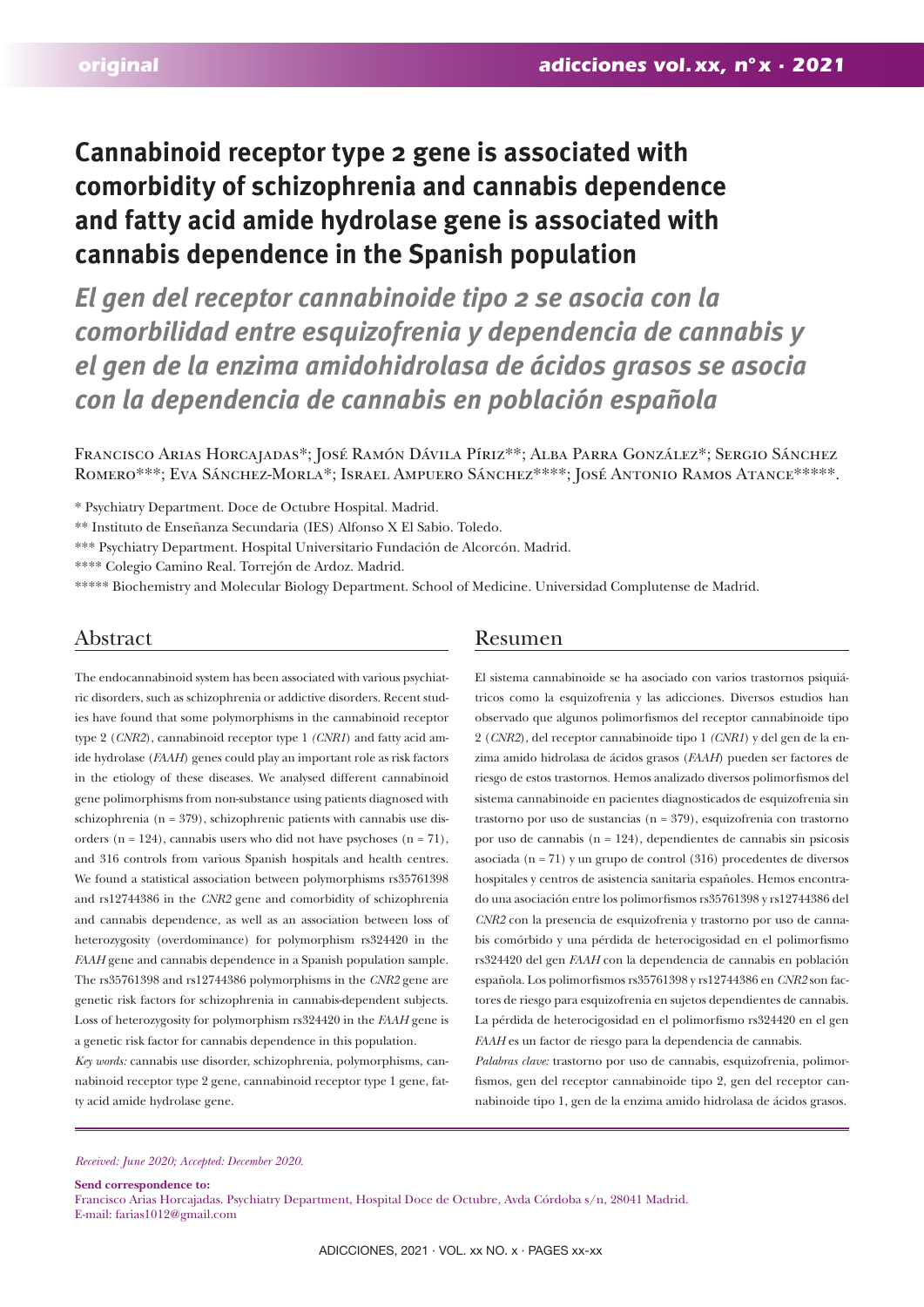chizophrenia is a severe mental disorder with a worldwide prevalence of 0.5–1.0% and it has an enormous social and economic impact (Andreasen, 1995; Dong et al., 2019). Different epidemiologic studies have suggested that c chizophrenia is a severe mental disorder with a worldwide prevalence of 0.5–1.0% and it has an enormous social and economic impact (Andreasen, 1995; Dong et al., 2019). Different epidemiologic for the development of schizophrenia (Marconi, Di Forti, Lewis, Murray & Vassos, 2016). Moreover, the well-known psychotropic effects of cannabinoids and the distribution of cannabinoid receptors in the brain suggest that the endocannabinoid system may be involved in schizophrenia (Fakhoury, 2017; Minichino et al., 2019) and addictive disorders (Manzanares et al., 2018; Van Hell et al., 2012). A study identified an association between early cannabis use, lower cortical thickness and high polygenic risk for psychosis in adolescents. This finding implicates processes underlying cortical maturation in mediating the link between cannabis use and proneness to schizophrenia (French et al., 2015), indicating that cannabis could potentially play a role in the development of psychosis by altering neural circuits in genetically vulnerable subjects (Aas et al., 2017; Fonseca-Pedrero, Lucas-Molina, Pérez-Albéniz, Inchausti & Ortuño-Sierra, 2019; French et al., 2015; García-Álvarez, Gomar, García-Portilla & Bobes, 2019; Parkar et al., 2011).

*CNR1, CNR2* and *FAAH* are the genes that encode some of the proteins associated with the endocannabinoid system. CB1 receptors are mainly located in the central nervous system and are abundant in the basal ganglia, hippocampus, cerebellum and cortical areas (Herkenham et al., 1991). CB2 receptors were initially found in the immune system (Galiègue et al., 1995), however, their presence has also been demonstrated in neurons and glial cells of multiple brain areas (cerebral cortex, hippocampus, amygdala, striatum, thalamus, cerebellum...) (Gong et al., 2006; Onaivi et al., 2006). Fatty Acid Amide Hydrolase (*FAAH*) is the enzyme responsible for the hydrolysis of anandamide, an endogenous ligand of this system (Deutsch, Ueda & Yamamoto, 2002).

Some studies have suggested an association between the *CNR1* gene (that encodes the CB1 receptor) and incidence of schizophrenia (Chavarría-Siles et al., 2008; Leroy et al., 2001; Martínez-Gras et al., 2006; Ujike et al., 2002) and substance use disorders, such as cannabis use disorder (Gerra et al., 2018; Hartman et al., 2009). However, evidence remains heterogeneous and controversial for both outcomes. Gouvêa et al. (2017) systematically analysed all the existing trials on *CNR1* gene variants and schizophrenia and emphasized the high heterogeneity of the results. A polymorphism consisting of nine alleles containing (AAT) 7-15 repeat sequences has been used in association studies on the *CNR1* gene and mental illness and drug abuse among different populations, with contradictory results (Ballon et al., 2006; Chavarría-Siles et al., 2008; Comings et al., 1997; Martínez-Gras et al., 2006; Tsai, Wang & Hong, 2000; Ujike et al., 2002).

In recent years, the CB2 receptor has gained attention due to its function as a modulator of neuroinflammation (Javed, Azimullah, Haque & Ojha., 2016; Kong, Li, Tuma & Ganea, 2014; Malfitano, Basu, Maresz, Bifulco & Dittel, 2014), memory processes (García-Gutiérrez et al., 2013), and reward processing, and for its role in drug addiction, and psychosis (Onaivi, Ishiguro, Gu & Liu, 2012; Xi et al., 2011). The frequency of the CC allele of rs35761398 (R63 variant), the C allele of rs12744386, the haplotype of the CC allele of rs35761398 and the C allele of rs12744386 (CC/C) was found to be significantly increased among a Japanese population sample with schizophrenia compared with control subjects (Ishiguro et al., 2010). A significantly lower response to CB2 ligands in cultured cells transfected with the CC allele of rs35761398 compared with those transfected with the TT allele was observed, and significantly lower CB2 receptor mRNA and protein levels were found in the human brain with the  $C/C$  and  $C/T$  genotypes of rs12744386 compared with T/T genotypes (Ishiguro et al., 2010).

On the other hand, a common Single Nucleotide Polymorphism (SNP) rs324420 (C385A) in the human *FAAH*  gene has been related to drug abuse, for instance, cannabis (Tyndale, Payne, Gerber & Sipe, 2007), cocaine (Patel et al., 2018) and methamphetamine (Zhang, Liu, Deng, Ma & Liu, 2020).

The aim of this study was to investigate genetic association between the *CNR1* gene  $(AAT)_{7,15}$  repeat polymorphism, the *FAAH* gene SNP rs324420, the *CNR2* gene rs35761398 and rs12744386 polymorphisms, and schizophrenia and cannabis dependence in a sample of Spanish subjects.

### **Methods**

### *Participants*

In this study, 379 schizophrenic patients, 124 schizophrenic and cannabis use disorder (CUD) patients (Dual group), 71 CUD subjects without psychoses (cannabis group) and 316 controls who were not related to each other were analysed. Diagnoses were made according to DSM-IV-TR by clinical interview. The patients (outpatients and inpatients) were recruited from different hospitals in the Community of Madrid and Castilla-La Mancha. Cannabis users without psychosis were recruited from addiction centres or user associations in the Community of Madrid. Inclusion criteria were: being over 18 years of age, being Spanish and Caucasian, and signing the informed consent. Exclusion criteria were: being themselves or having first-degree relatives of another ethnic origin, from countries other than Spain, presence of mental disorders other than those being studied, dependence on drugs other than cannabis or tobacco, presenting comorbid organic brain pathology or other serious medical conditions and refus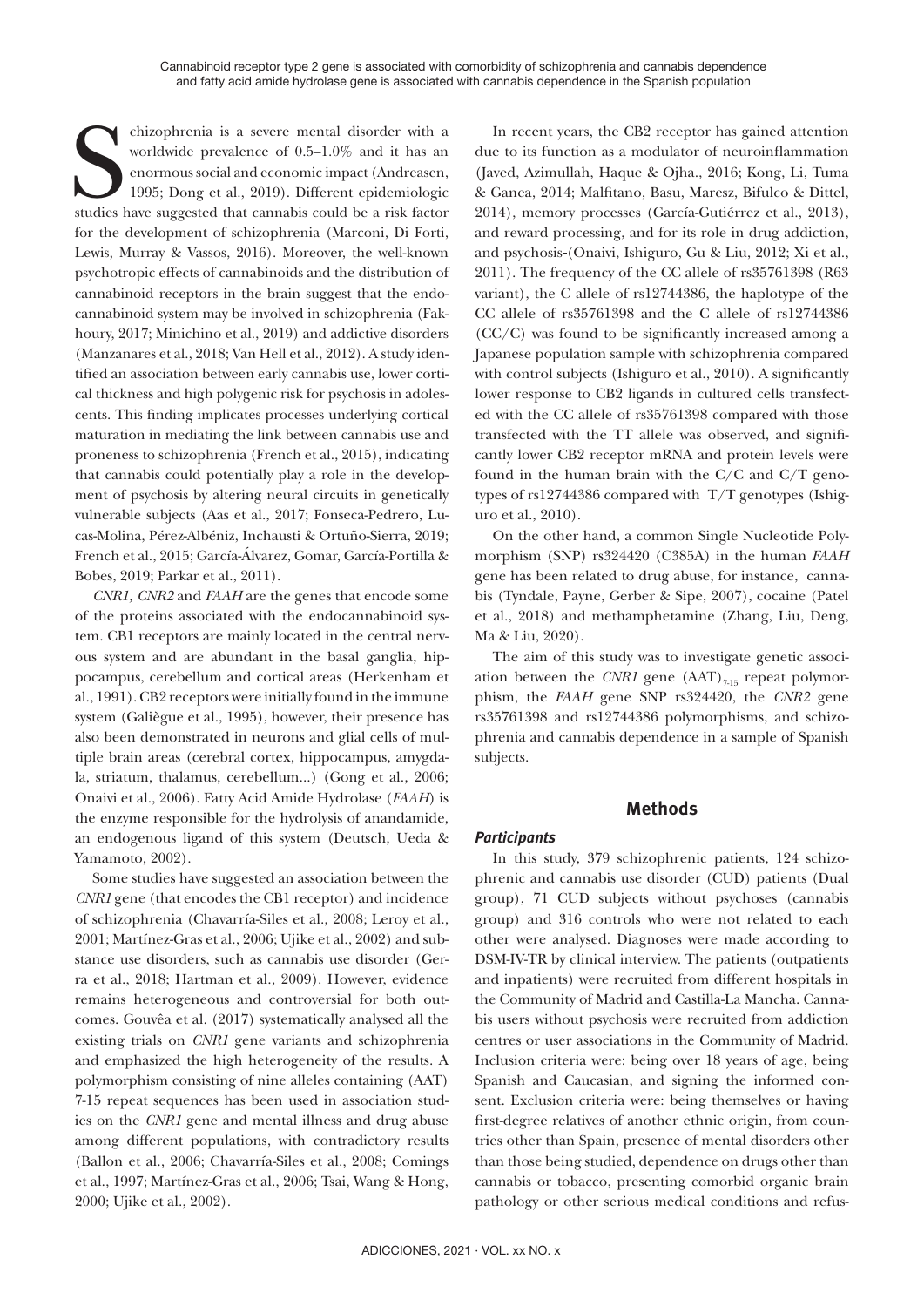ing to participate or failing to sign the informed consent. Patients with a diagnosis of dependence on drugs other than cannabis or tobacco were excluded, although subjects were included if they used drugs but were not dependent.

The control population consisted of 316 individual volunteers who were not related to each other and were recruited from the Spanish population. They were health and administrative personnel from the health centres attended by the patients and companions of the patients. A clinical interview was carried out on all of them to exclude other psychiatric pathologies.

#### *Assessment instruments*

Sociodemographic variables, personal and family history and data related to substance use were obtained through a clinical interview. In addition, in that first interview psychotic symptomatology was assessed using the Positive and Negative Syndrome Scale (PANSS).

*PANSS Scale (Positive and Negative Syndrome Scale).* The Positive and Negative Syndrome Scale, developed by Kay, Fiszbein and Opler (1987), the Spanish version of which was created by Peralta and Cuesta (1994), is one of the most frequently used tools for assessing symptoms in schizophrenic patients. It is a clinician-administered scale that is completed based on a semi-structured interview, which takes approximately 45 minutes. In its original version, the PANSS consists of 30 items grouped into three factors: positive syndrome (which includes 7 items), negative syndrome (which also includes 7 items) and general psychopathology (which includes 16 items). In this study, in addition to using the PANSS total score, we also used the three subscales (positive, negative and general psychopathology).

#### *Study procedure*

Inpatients and outpatients treated at different mental health centres (University Hospital Fundación Alcorcón (Madrid), Ramón y Cajal Hospital (Madrid), Virgen de la Luz Hospital (Cuenca), University Hospital of Guadalajara, Nuestra Señora de La Paz Clinic (Madrid)), who met the inclusion and exclusion criteria and were willing to participate in our study, were prospectively recruited and signed an informed consent. Cannabis dependent subjects were recruited from different Drug Treatment Centres in the Community of Madrid (Majadahonda, Alcorcón, Arganzuela, Vallecas, Latina).

A total of 27 subjects were excluded either because they refused to participate in the study or to sign the informed consent.

#### *DNA extraction and genotyping*

DNA was obtained from leukocytes present in peripheral blood samples anticoagulated with EDTA, using the Sambrook Method and the DNeasy Blood & Tissue kit (Qiagen).

After extraction of DNA from peripheral blood, analysis of the different polymorphisms was carried out using PCRbased methods. The genotyping of the rs324420 polymorphism in the *FAAH* gene was performed using the SSCP (Single Strand Conformation Polymorphism) method (GeneGel Excel 12.5/24 Kit, GE Healthcare) (See Table 1 for primer sequences). The genotyping of the (AAT)  $_{7.15}$  3'UTR polymorphism was performed using a capillary electrophoresis fragment analysis technique (ABI Prism 310 Genetic Analyzer - Applied Biosystems) (See Table 1 for primer sequences). The standard GeneScan-500 LIZ, was used as a size marker (Applied Biosystems). Analysis of the results was carried out using GeneMapper 4.0 software. The genotyping of the rs35761398 and rs12744386 polymorphisms in the *CNR2* gene was performed using allelic discrimination with TaqMan probes in an iCycler Thermal Cycler (Bio-Rad) (see Table 1 for primer and TaqMan probe sequences).

#### *Ethical concerns*

Participation in this study was voluntary and all participants gave their written consent to taking part in the project. The study was approved by the Clinical Research Ethics Committee of the University Hospital Fundación Alcorcón (Madrid).

#### *Statistical analyses*

Genotype distribution was compared to the predictable value from Hardy-Weinberg equilibrium. The control and case groups were at Hardy-Weinberg equilibrium in terms of allele and genotype frequencies for the polymorphisms studied (Table 2).

|  |  | Table 1. Primers and techniques used for sample analysis |
|--|--|----------------------------------------------------------|
|--|--|----------------------------------------------------------|

| Gene             | Polymorphism | Primer 5 3                                                       | <b>Techniques</b>                                                                                    |  |
|------------------|--------------|------------------------------------------------------------------|------------------------------------------------------------------------------------------------------|--|
| CNR <sub>1</sub> | (AAT)n       | A: 5' GCTGCTTCTGTTAACCCTGC 3'<br>B: 5' ATTCCCACCTATGAGTGAGAAC 3' | Capillary electrophoresis fragment analysis (ABI<br>Prism 310 Genetic Analyzer - Applied Biosystems) |  |
| CNR <sub>2</sub> | rs35761398   | A: 5' AAGACCACACTGGCCAGGAAG 3'<br>B: 5' CACTCTTCTGGGCCTGCTAAG 3' | Allelic discrimination with TagMan probes in an<br>iCycler Thermal Cycler (Bio-Rad)                  |  |
|                  |              |                                                                  | <b>SSCP</b>                                                                                          |  |
| FAAH             | rs324420     | A: 5' GGCCAGCCTCCTTTTATCTTATG 3'<br>B: 5'GACGATGGAGGCCTGGCGA 3'  | SSCP (Kit GeneGel Excel 12.5 / 24, GE Healthcare)                                                    |  |
|                  |              |                                                                  |                                                                                                      |  |

*Note.* Single Strand Conformation Polymorphism (SSCP).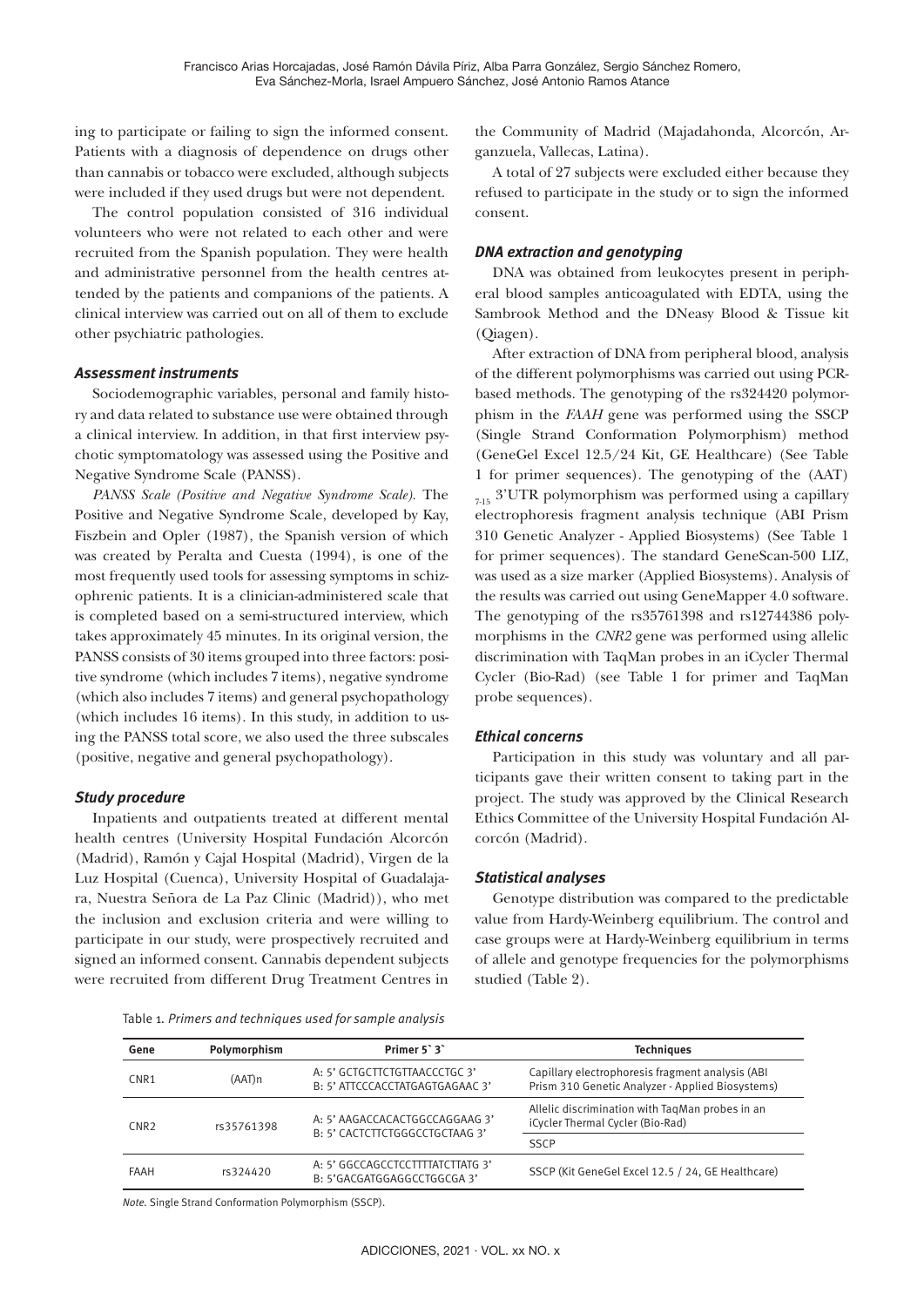| <b>GENE</b>      | Polymorphism | Gender | $\chi^2$ | p-value |
|------------------|--------------|--------|----------|---------|
| CNR <sub>1</sub> | $(AAT)$ n    | Women  | .5389    | .7638   |
|                  |              | Men    | 3.2414   | .1978   |
| CNR <sub>2</sub> | rs35761398   | Women  | .0467    | .9769   |
|                  |              | Men    | .1874    | .9106   |
| <b>FAAH</b>      | rs324420     | Women  | 1.5451   | .4183   |
|                  |              | Men    | .1229    | .9404   |

Table 2*. Hardy-Weinberg equilibrium*

*Note.* Two degree of freedom except rs6323 and rs1799836 in man (hemizygosity), calculated for 1 degree of freedom.

The nine alleles containing  $(AAT)_{7.15}$  repeat sequences were distributed in accordance with the article by Comings et al. (1997) in a group of short alleles with less than 11 AAT triplet repeats (genotype  $\leq 5$ ) and another group of long alleles  $\geq 11$  repeats (genotype  $\geq 5$ ). Thus, the patients and controls were subdivided into three groups according to their genotype: individuals with  $\langle 5/\langle 5, \geq 5/\rangle$  5, and  $5/2$  5. These data were used as qualitative variables. The hypothesis of an association between genotypes and groups was tested using Pearson's chi-squared test and where cell sizes were equal to or smaller than 5, Fisher´s exact test was used. Bonferroni correction was applied.

A two-sided P-value test was used and P-values of < 0.05 were considered statistically significant. The analysis was carried out using OpenEpi (Open Source Epidemiologic Statistics for Public Health) online software.

# **Results**

Sociodemographic and clinical data are summarized in tables 3 and 4. No statistically significant differences were observed in any of the polymorphic variants studied in the population analysis based on variables such as sex or age at initiation of cannabis use or psychotic symptoms.

> **Controls N=316**

Positive Scale 22.6 (20.7-24.5) 21.5 (18.8-24.1) Negative Scale 23.8 (22.0-25.6) 20.1 (17.0-23.2) Global Scale 36.3 (34.2-38.3) 33.5 (31.0-35.9)

# Table 3*. General description of the sample*

Mean age of first cannabis use

**PANSS score: mean (95% CI)**

# *CNR1*

Regarding the  $(AAT)_{7.15}$  3'UTR polymorphism in the *CNR1* gene, we did not find statistically significant differences between the schizophrenic, dual and cannabis groups and the control population when allele and genotype frequencies were analysed (Table 5).

#### *FAAH*

Regarding the rs324420 polymorphism in the *FAAH* gene, non-statistically significant differences were found between the control population and both subjects with schizophrenia and comorbid schizophrenia and cannabis dependence when comparing genotype and allele frequencies (Table 5). Assuming an overdominance model, statistically significant differences were found between the cannabis dependent subjects and the control population (Table 6).

#### *CNR2*

Regarding the analysis of the rs35761398 polymorphism in the *CNR2* gene, when we compared the dual group with the schizophrenia and control groups, statistically significant deviations in genotype frequencies were found (Table 7). Assuming a dominant model for the less frequent allele (TT), differences in the presence of TT were statistically significant when we compared the dual group to the controls. In both cannabis users and controls, no statistically significant differences were found in genotype and allele frequencies between the rs35761398 and rs12744386 polymorphisms. There was an interaction between the rs35761398 polymorphism in the *CNR2* gene and the rs324420 polymorphism in the *FAAH* gene (Table 8).

Literature on the rs35761398 polymorphism places its origin in linkage disequilibrium within this gene. The functional linking implication of these polymorphisms in

> **Cannabis dependence N=71**

**Schizophrenia + cannabis dependence N=124**

| Note. PANSS: Positive and Negative Syndrome Scale. P=percentile. CI=confidence interval. Male predominance in schizophrenia+cannabis dependence vs schizophre- |  |
|----------------------------------------------------------------------------------------------------------------------------------------------------------------|--|
| nia (chi <sup>2</sup> = 32,53, p < 0.001, OR: 4,81, IC: 95%: 2,70-8,58).                                                                                       |  |

**Schizophrenia N=379**

Male (%) 42.72 60.16 87.90 70.42 Mean age at testing (p25 - p75) 31 (28 - 37) 37 (31 - 50) 37 (31 - 50 39 (26 - 36) 28 (25 - 34) Mean age at diagnosis (p25-p75) 25 (20 - 32) 25 (20 - 28) 23 (19 - 30)

(p25-p75) 16 (15 - 17) 16 (15 - 17) 16 (15 - 17) 16 (15 - 17) 16 (15 - 17) 16 (15 - 17)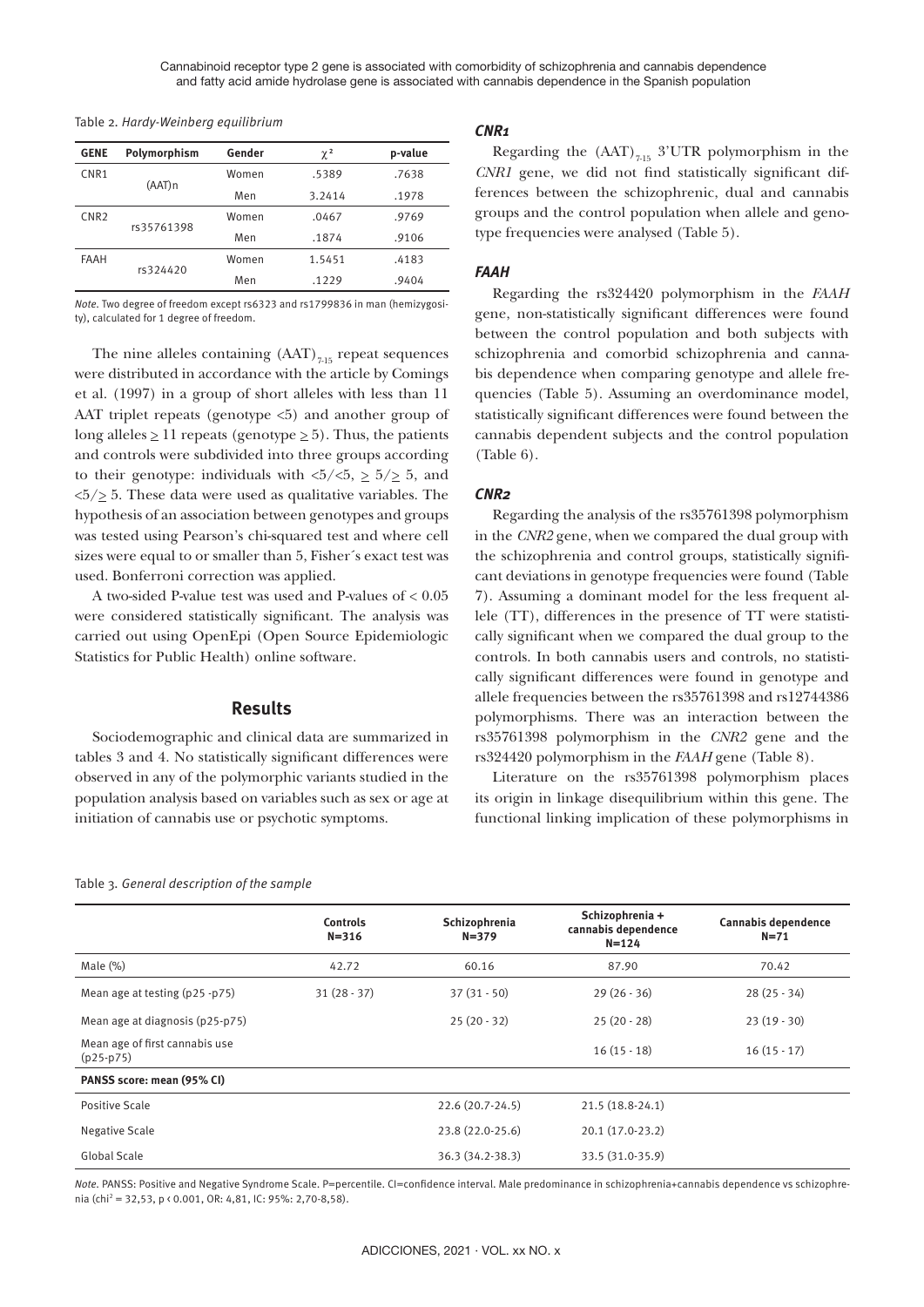#### Table 4*. Percentages of drug use among groups*

|                                        | Schizophrenia<br>and Cannabis dependence<br>$N = 124$ | Cannabis dependence<br>$N = 71$ | Schizophrenia<br>$N = 379$ | <b>Controls</b><br>$N = 316$ |
|----------------------------------------|-------------------------------------------------------|---------------------------------|----------------------------|------------------------------|
| Cannabis (cigarette/day): mean; median | 7.5:6                                                 | 6:6                             | $\mathbf 0$                | $\mathbf 0$                  |
| Tobacco (%)                            | 92.1                                                  | 64.3                            | 48.4                       | 36.8                         |
| Alcohol (%)                            | 48.0                                                  | 21.4                            | $\overline{\phantom{a}}$   | ٠                            |
| Cocaine (%)                            | 32.7                                                  | 10.7                            | $\overline{\phantom{a}}$   | ٠                            |
| Opioids (%)                            | 9.3                                                   | 0.0                             |                            | $\overline{\phantom{a}}$     |
| Amphetamines (%)                       | 1.3                                                   | 0.0                             |                            | -                            |
| Others (%)                             | 12.0                                                  | 0.0                             |                            |                              |

*Note.* Percentage of use of alcohol, cocaine, opioids, amphetamines or other drugs without dependence criteria. In the subgroup of schizophrenia + cannabis dependence, 52 % of the subjects only used tobacco and cannabis.

Table 5*. Distribution of genotype and allele frequencies among subgroups*

| Polymorphism<br>Genotype/Allele<br>(gene) |          |        | <b>Controls</b><br>N(% ) | Schizophrenia<br>N(% ) | Schizophrenia +<br>cannabis dependence<br>N (%) | Cannabis dependence<br>N(% ) |  |
|-------------------------------------------|----------|--------|--------------------------|------------------------|-------------------------------------------------|------------------------------|--|
|                                           |          | LL     | 171 (54.11)              | 190 (50.13)            | 58 (46.77)                                      | 33 (57.89)                   |  |
|                                           | Genotype | LS     | 116 (36.71)              | 145 (38.26)            | 52 (41.94)                                      | 20 (35.09)                   |  |
| (AAT)n (CNR1)                             |          | SS     | 29(9.18)                 | 44 (11.61)             | 14 (11.29)                                      | 4(7.02)                      |  |
|                                           |          | L      | 458 (72.47)              | 525 (69.26)            | 168 (67.74)                                     | 86 (75.44)                   |  |
|                                           | Allele   | S      | 174 (27.53)              | 233 (30.74)            | 80 (32.26)                                      | 28 (24.56)                   |  |
|                                           |          | CC/CC  | 101 (31.96)              | 116 (30.61)            | 24 (19.35)                                      | 21 (29.58)                   |  |
|                                           | Genotype | CC/TT  | 152 (48.10)              | 181 (47.76)            | 70 (56.45)                                      | 34 (47.89)                   |  |
| rs35761398 (CNR2)                         |          | TT/TT  | 63 (19.94)               | 82 (21.64)             | 30 (24.19)                                      | 16 (22.54)                   |  |
|                                           | Allele   | CC     | 354 (56.01)              | 413 (54.49)            | 118 (47.58)                                     | 76 (53.52)                   |  |
|                                           |          | $\top$ | 278 (43.99)              | 345 (45.51)            | 130 (52.42)                                     | 66 (46.48)                   |  |
|                                           |          | CC     | 202 (63.92)              | 254 (67.02)            | 90 (72.58)                                      | 53 (75.71)                   |  |
|                                           | Genotype | CA     | 104 (32.91)              | 107 (28.23)            | 31 (25.00)                                      | 11(15.71)                    |  |
| rs324420 (FAAH)                           |          | AA     | 10(3.16)                 | 18 (4.75)              | 3(2.42)                                         | 6(8.57)                      |  |
|                                           | Allele   | C      | 508 (80.38)              | 615(81.13)             | 211 (85.08)                                     | 117 (83.57)                  |  |
|                                           |          | Α      | 124 (19.62)              | 143 (18.87)            | 37 (14.92)                                      | 23 (16.43)                   |  |

*Note.* L=long allele. S=short allele.

Table 6*. Association results for frequency contrast between cannabis dependent group and controls/schizophrenia + cannabis dependence groups*

|                       |                          | Polymorphism      | Model-Adjustment<br>procedure | $\chi^2$ | D.F.           | p-value | <b>ODDS-R</b><br>$(95%$ IC) |
|-----------------------|--------------------------|-------------------|-------------------------------|----------|----------------|---------|-----------------------------|
|                       |                          |                   | Codominant                    | 2.0365   | $\overline{2}$ | .3612   |                             |
|                       |                          | rs35761398 (CNR2) | Alelles                       | .9904    | 1              | .3196   | $1.23$ [.82; 1.86]          |
|                       | Schizophrenia + cannabis |                   | Dominant                      | 2.0075   | $\mathbf{1}$   | .1565   | $1.63$ [.83; 3.23]          |
|                       | dependence               |                   | Codominant                    | 5.4918   | $\overline{2}$ | .0642   |                             |
|                       |                          | rs324420 (FAAH)   | Alelles                       | .1559    | 1              | .6930   | $.89$ [.51; 1.57]           |
|                       |                          |                   | Heterocygosis                 | 2.2743   | 1              | .1315   | $.56$ [.26; 1.20]           |
| Cannabis<br>dependent | Controls                 | (AAT)n (CNR1)     | Codominant                    | .3618    | 2              | .8345   |                             |
|                       |                          |                   | Alelles                       | .3177    | 1              | .5730   | $.88$ [ $.56$ ; 1.38]       |
|                       |                          | rs35761398 (CNR2) | Codominant                    | .4757    | $\overline{2}$ | .7883   |                             |
|                       |                          |                   | Alelles                       | .4793    | 1              | .4887   | $1.14$ [.79; 1.64]          |
|                       |                          | rs324420 (FAAH)   | Codominant                    | 1.9360   | $\overline{2}$ | .0042   | $2.74$ [1.45; 5.31]         |
|                       |                          |                   | Alelles                       | .7574    | 1              | .3842   | $.81$ [.49; 1.31]           |
|                       |                          |                   | Heterocygosis                 | 8.1024   | $\mathbf{1}$   | .0044   | $2.63$ [1.33; 5.22]         |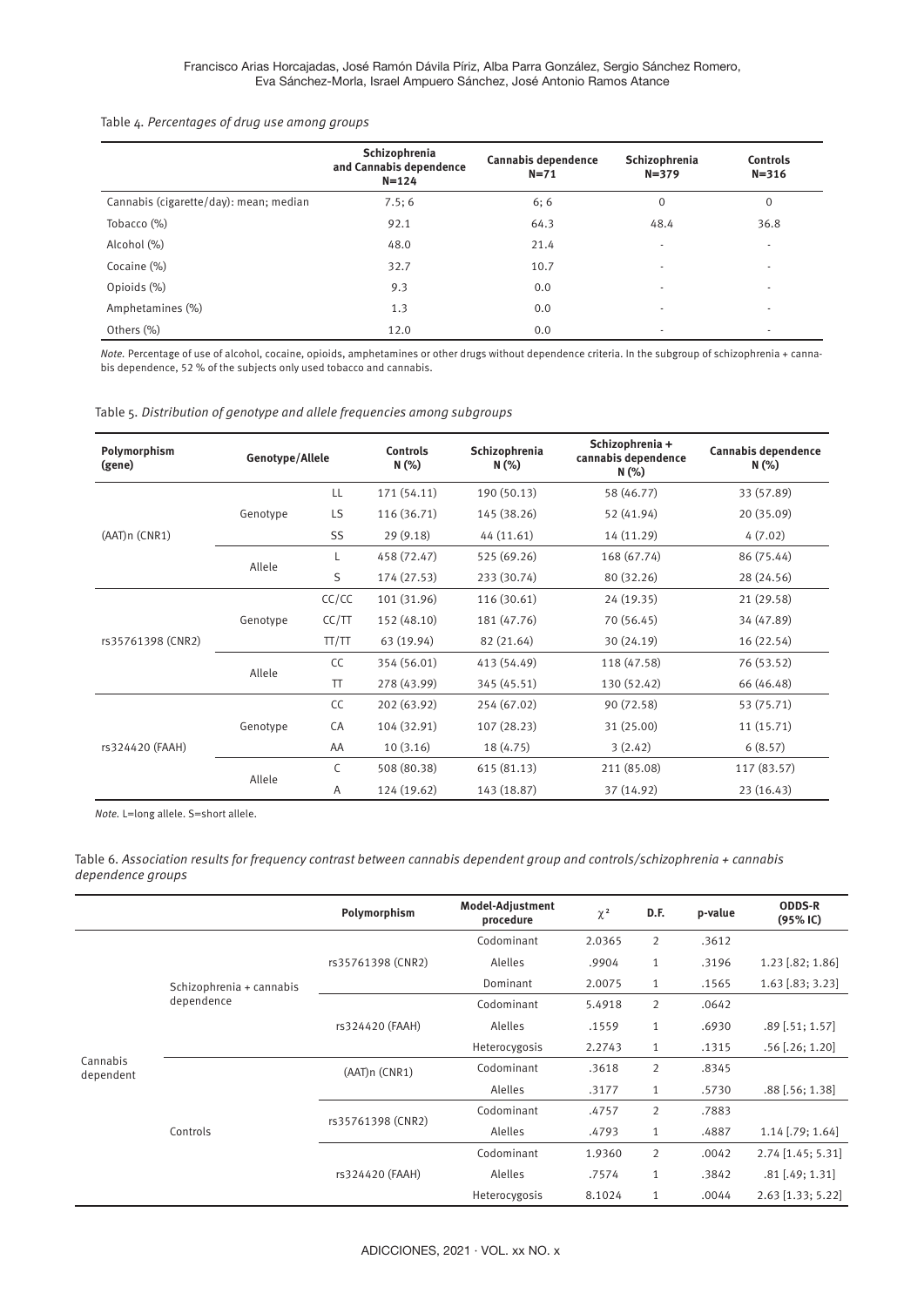# **Discussion**

receptor action and the descriptions of infrequent haplotypes in other populations was the reason for genotyping this second polymorphism in the *CNR2* gene, in order to determine whether those haplotypes were present in the sample included in this study. They were genotyped in both the control group and the dual diagnosed patients. The haplotype linkage between the rs12744386 and rs35761398 polymorphisms in the population studied was 100%, with the following haplotypes found to be present: C - CC y T - TT. Alternative haplotypes, that is, T - CC and C - TT, were not found in the population included in this study.

Different epidemiological studies have suggested that cannabis use could be a risk factor for the development of schizophrenia (Marconi et al., 2016). However, only a small proportion of cannabis users develop psychosis, which can be partially explained by genetic factors. Converging evidence from animal and human studies suggests that the endocannabinoid system (ECS) is involved in the pathophysiology of psychosis (Fakhoury, 2017; Minichino et al., 2019; Rodriguez-Muñoz, Sánchez-Blázquez, Callado, Meana & Garzón-Niño, 2017). Thus, logical candidate genes

Table 7*. Association results for frequency contrast in rs35761398 between dual group and controls/schizophrenia groups*

| Gene             | Polymorphism | Model                          | <b>Groups</b> |               | $\gamma^2$ | P value. | <b>ODDS-R (95% IC)</b> |
|------------------|--------------|--------------------------------|---------------|---------------|------------|----------|------------------------|
| CNR <sub>2</sub> | rs35761398   | Dominant (CC/TT+TT/TT)<br>Dual |               | Controls      | 6.9595     | .0083    | 1.96 [1.18; 3.24]      |
|                  |              |                                |               | Schizophrenia | 5.8892     | .0152    | $1.84$ [1.12; 3.02]    |

Table 8*. Association analysis between CNR2 and FAAH genes*

| Genotype<br>rs35761398 - rs324420 | Controls (a)<br>N(% ) | Schizophrenia + Cannabis<br>dependence (b)<br>N(% ) | Ratio<br>$(% \mathbf{A})$ (% a /% b) | $\chi^2$ | p-value     | <b>ODDS-R (95% CI)</b> |
|-----------------------------------|-----------------------|-----------------------------------------------------|--------------------------------------|----------|-------------|------------------------|
| $CC/CC - CC$                      | 51(16.14)             | 16 (12.90)                                          | .7995                                | .7224    | .3953       | $.77$ [.42; 1.41]      |
| $CC/CC - A carrier$               | 50 (15.82)            | 8(6.45)                                             | .4077                                | 6.8337   | .0089(1)    | $.37$ [.17; .80]       |
| $TT$ carrier – $CC$               | 151 (47.78)           | 74 (59.68)                                          | 1.2489                               | 5.0407   | .0248       | 1.62 [1.06; 2.46]      |
| TT carrier - A carrier            | 64 (20.25)            | 26(20.97)                                           | 1.0353                               | .0279    | .8672       | $1.04$ [.63; 1.74]     |
|                                   |                       |                                                     |                                      | 9,031    | $.0289$ (*) |                        |

*Nota.* (1) Bonferroni correction implies that significant values are those p-values below 0.0125. (\*) X<sup>2</sup> = 9,031; GL= 3; p = 0,0289.

that could influence the likelihood of developing psychosis include *CNR1*, *CNR2*, and *FAAH*.

# *CNR1*

We found no evidence of association between the *CNR1* microsatellite and schizophrenia, which is consistent with findings in other studies (Ballon et al., 2006; Dawson, 1995; Seifert, Ossege, Emrich, Schneider & Stuhrmann, 2007; Tsai et al., 2000). An association has been found between the hebephrenic subtype of schizophrenia and the AAT-repeat polymorphism in a Japanese population and in a family-based association study on a Costa Rican population (Chavarría-Siles et al., 2008; Ujike et al., 2002). Our sample of schizophrenic subjects mainly included paranoid-type patients (data not shown), as hebephrenic-type schizophrenia is very uncommon in the Spanish population. The Ujike and Chavarría-Siles studies did not find significant differences in the frequency of genotype or alleles between subjects with paranoid-type schizophrenia and controls.

While no association has been found here between schizophrenia and other different *CNR1* polymorphisms (Leroy et al., 2001; Zammit et al., 2007), another Spanish group (Martínez-Gras et al., 2006) did find significant differenc-

es for this polymorphism between 113 patients and 111 healthy controls. Allele 4 was more frequent in controls, suggesting a protective effect against schizophrenia development. The sample was more heterogeneous, including comorbid substance abuse in the schizophrenic group, which could explain the discrepancies with our findings. On the other hand, the frequency of the (AAT)12 repeat allele was increased in schizophrenic cocaine dependent subjects in an African-Caribbean population (Ballon et al., 2006).

Although we did not find an association between this polymorphism and schizophrenia, many other data suggest that the CB1 receptors could play a key role in its pathogenesis, or it could be linked with some of the phenotypes related to this disease. In this regard, an association has been described between some of the *CNR1* gene polymorphisms and the psychomimetic effects of cannabis in a healthy population (Krebs, Morvan, Jay, Gaillard, & Kebir, 2014), the cognitive function of psychotic first-episodes (Rojnic et al., 2019) and the pharmacogenetic response in psychosis (Hamdani et al., 2008). In addition, there have been changes described in *CNR1* gene expression (Tao et al., 2020) and in the methylation of the DNA of the *CRN1*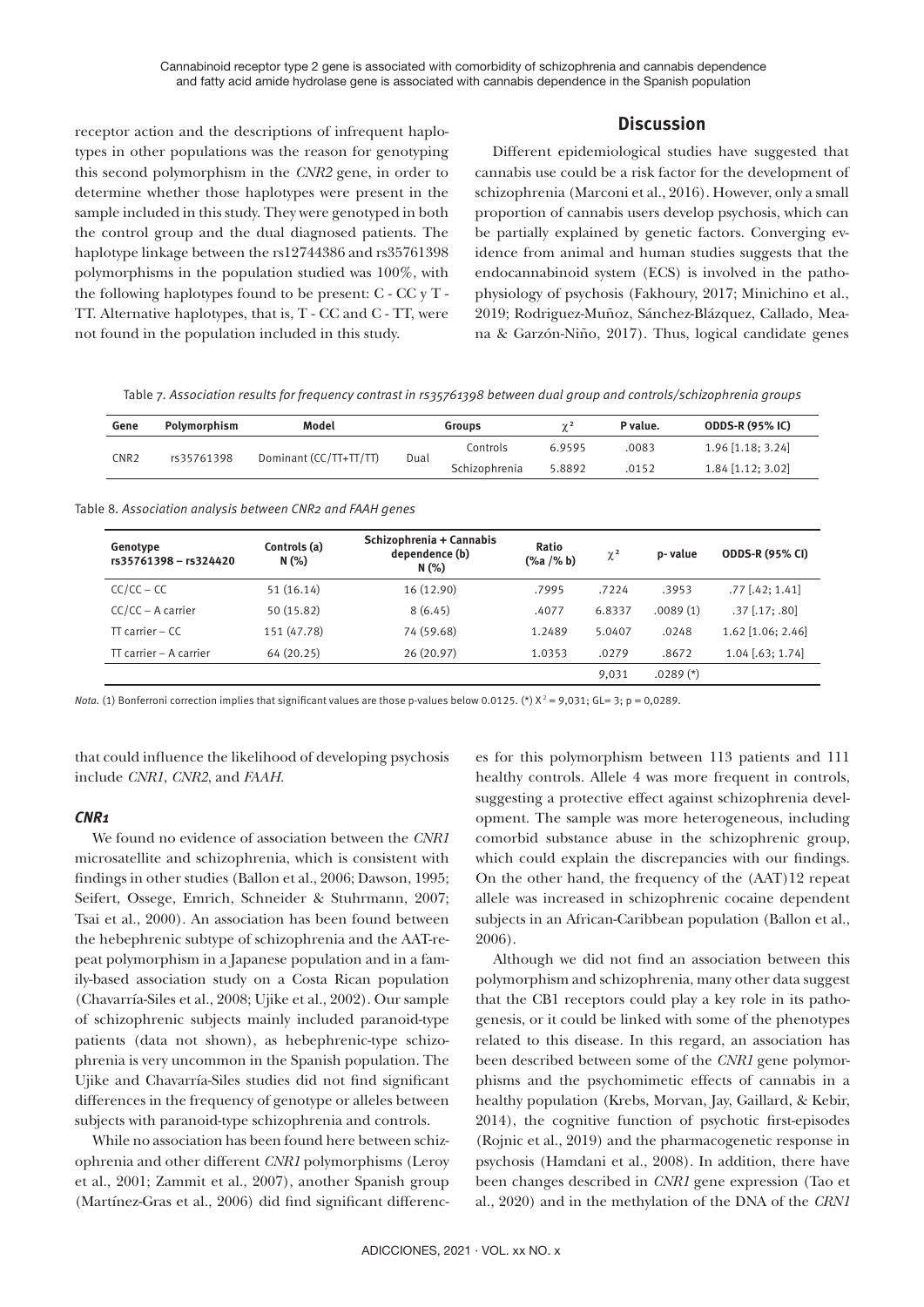gene in schizophrenia-(D'Addario et al., 2017), as well as reduced availability of CB1 receptors in different brain areas in psychotic first-episodes (Borgan et al., 2019).

Comings et al. (1997) found that this polymorphism was significantly associated with a number of different types of drug dependence and intravenous drug use. In accordance with our findings, other authors did not find an association between the AAT polymorphism and substance abuse (Covault, Gelernter & Kranzler, 2001; Heller, Schneider, Seifert, Cimander & Stuhrmann, 2001; Li et al., 2000). Comparison of allele distributions among different ethnic groups showed marked genetic variation among populations (Comings et al., 1997; Li et al., 2000; Ujike et al., 2002). It is important to note that, in our sample, all patients were Caucasian.

### *FAAH*

When comparing schizophrenic patients with or without cannabis use disorder to controls, no significant differences were found with regard to allele frequencies or genotype distribution of the *FAAH* gene. This is consistent with the findings of Morita et al. (2005) in relation to a Japanese population, and the recently published results of Hindocha et al. (2020), which also failed to find a significant association between the rs324420 genotype and psychotic experiences in cannabis users. Bioque et al. (2019) analysed the genotypes of 321 patients with first-episode psychosis. A total of 15 *CNR1, CNR2* and *FAAH SNPs* were analysed, but they only found statistical significance in the case of the rs2295633 polymorphism of the *FAAH* gene. Homozygote carriers of the T allele who were cannabis users had a greater likelihood of presenting a psychotic episode than users of cannabis without this genotype. Sufficient statistical significance was not found with regard to the rs324420 polymorphism. Watts et al. (2020) recently found that lower levels of *FAAH* were associated with more severe psychotic symptoms. These results were independent of cannabis exposure.

We found an association between the rs324420 polymorphism in the *FAAH* gene and cannabis dependence. The presence of fewer heterozygotes in the rs324420 *FAAH* polymorphism was associated with cannabis dependence, which leads us to hypothesise that the heterozygous genotype confers some protection against this dependence, in accordance with an overdominance model. Heterozygosity could thus be a balance between the demands of flexibility and stability in the neural pathways involved. Just as in our research, other authors have found an association between the AA or CC homozygotes of this polymorphism and substance use disorders (Flanagan, Gerber, Cadet, Beutler & Sipe, 2006; Sipe et al., 2002), and different clinical manifestations in cannabis users (Haughey, Marshall, Schacht, Louis & Hutchison, 2008; Schacht, Selling & Hutchison, 2009).

FAAH is the critical regulator of the endogenous levels of anandamide (Fezza, De Simone, Amadio & Maccarrone, 2008). The *FAAH* polymorphism rs324420 predicts a substitution of proline at position 129 of the protein by a threonine residue (P129T), resulting in a protein that is more susceptible to proteolytic degradation (Sipe, Chiang, Gerber, Beutler & Cravatt, 2002). Thus, *FAAH 385A* is associated with lower enzymatic activity. FAAH knockout mice have shown altered cannabis tolerance and dependence (Falenski et al., 2010) suggesting that altered FAAH activity may modify endocannabinoid signalling in reward-controlling areas and contribute to addictive vulnerability (Van Hell et al., 2012).

Previous literature about the relationship between the rs324420 polymorphism and drug use patterns seems to be extremely heterogeneous and complex (Hindocha et al., 2019; Melroy-Greif, Wilhelmsen & Ehlers, 2016; Tyndale et al., 2007). Lower levels of FAAH have been identified in healthy A-carriers of rs324420 (Boileau et al., 2015). Reduced brain FAAH binding has been found in cannabis users compared to controls. In addition, lower binding has been associated with abstinence, impulsivity and increased cannabinoid blood levels (Boileau et al., 2016). In the cannabis user sample of the Hindocha et al. (2019) study, A carriers showed a greater bias towards appetitive stimuli in comparison with CC carriers. Hariri et al. (2009) found that there was an association in carriers of *FAAH 385A* with possible increased endocannabinoid signalling, and that there was increased reward-related ventral striatal reactivity and more impulsivity in comparison with C385 homozygotes. On the contrary, Filbey, Schacht, Myers, Chavez & Hutchison (2010) identified higher activation in reward areas in C-allele carriers in a sample of regular marijuana users.

Our findings should be interpreted with caution because significance levels for codominant and overdominance models were similar and the study population number was limited (the AA genotype was only present in few cases and the cannabis dependent control subgroups were small).

### *CNR2*

Different studies have shown that CB2 receptors are present in neural progenitor cells, neurons and glial cells. In addition, CB2 receptor function has not only been linked to neurological disorders involving neuroinflammation but also to neuropsychiatric disorders like drug addiction, psychosis, depression, and eating disorders (Onaivi et al., 2012).

Nonetheless, we observed an association between the polymorphisms rs35761398 and rs12744386 in *CNR2* and comorbid schizophrenia and cannabis dependence. We found that the high function genotype of *CNR2* was associated with schizophrenia, but only in cannabis dependent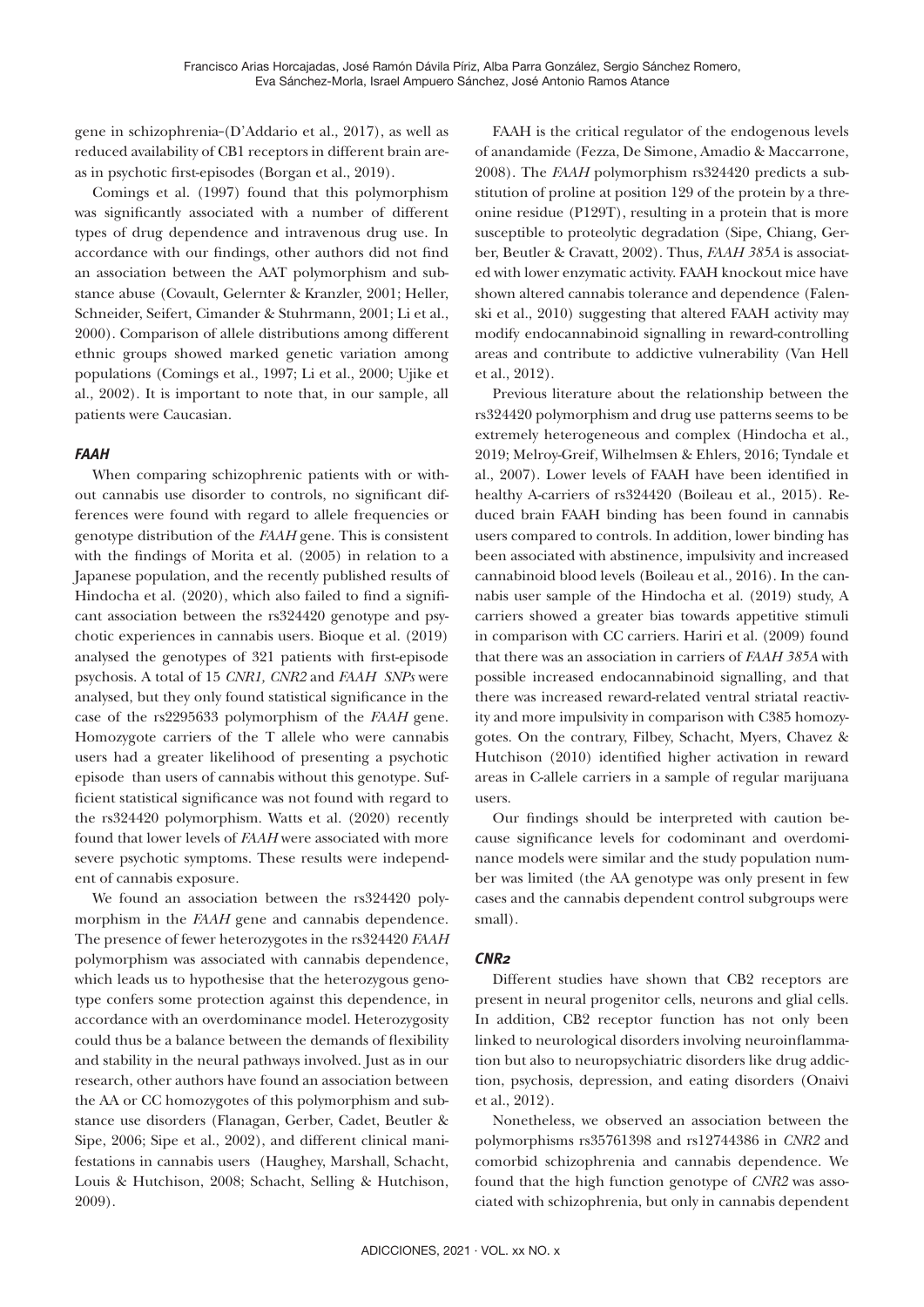subjects. We tested several models of inheritance and found that statistical association was enhanced when a dominant model for the TT allele was assumed. To our knowledge, this is the first study performed on a Caucasian population. Ethnicity should be taken into consideration when interpreting our results because differential allelic distributions have been described in previous scientific literature on other ethnic groups. For instance, an association has been reported between schizophrenia and the low function haplotype in a Japanese population sample (Ishiguro et al., 2010) and other different *CNR2* polymorphisms in Chinese samples (Tong et al., 2013), whereas in Korean samples, no association was found (Bae et al., 2014).

Banaszkiewicz, Biala & Kruk-Slomka (2020) conducted a review on schizophrenia-like symptoms induced via CB2 receptor modulation in animal models, suggesting a key function in schizophrenia. Schizophrenia-related behaviours were observed in mice with deletion of CB2 receptors (Ortega-Alvaro, Aracil-Fernández, García-Gutiérrez, Navarrete & Manzanares, 2011). It is suggested that a lack of the CB2 receptor might impair neural development, thus inducing relevant alterations in several brain areas, based on findings supporting a pro-neurogenic role of the CB2 receptor in the control of fundamental neural cell processes (Galve-Roperh, Aguado, Palazuelos & Guzman, 2008). These results seem contrary to our data as they relate psychosis to lower function of CB2 receptors. Our data would support an alternative explanation: that excessive activity of these receptors could facilitate this psychotic phenotype. Therefore, cannabis use could disrupt neuronal differentiation during adolescence and provoke psychoses in vulnerable subjects through a mechanism involving CB2.

On the other hand, inflammatory and immunological processes interfering with brain development are discussed as a cause of schizophrenia, and the CB2 receptor is a main component of these processes (Sahu et al., 2019). Glia are implicated in schizophrenia pathogenesis, and the CB2 receptor is relevant (De Almeida & Martins-de-Souza, 2018). It has been hypothesised that an increased number of activated microglial cells in patients with schizophrenia contribute to disease pathogenesis (Juckel et al., 2011).

Furthermore, in Alzheimer´s disease, CB2 receptors are abundantly and selectively expressed in neuritic plaque-associated astrocytes and microglia, respectively (Benito et al., 2003), and activation of CB2 receptors expressed by immune cells is likely to reduce their antiviral response, thus favouring the CNS entry of infected monocytes with simian immunodeficiency virus (Benito et al., 2005).

Thus, overactivation of the CB2 receptor could be a psychosis vulnerability factor, and cannabis use could provoke psychosis in these vulnerable subjects. It has been found that THC inhibits the chemotactic response of microglia through activation of the CB2 receptor (Cabral, Raborn, Griffin, Dennis & Marciano-Cabral, 2008). Furthermore, cannabis use in the context of specific cannabinoid receptor genotypes may contribute to white matter abnormalities, which could in turn increase schizophrenia risk (Ho, Wassink, Ziebell & Andreasen, 2011). White matter alterations are relevant in schizophrenia, and adolescent cannabis use has specific effects on these abnormalities (Peters, Blaas & de Haan, 2010).

In addition, the expression of *CNR2* gene transcripts in animals treated with drugs of abuse is increased in comparison with controls (Ishiguro et al., 2007). Therefore, cannabis use could modify *CNR2* transcription, and in subjects with highly activated CB2 receptors, could contribute to psychotic symptoms through an unknown mechanism. It has also been reported that clinical remission from schizophrenia is accompanied by significant decreases in CNR2 mRNA levels in mononuclear peripheral blood cells (De Marchi et al., 2003).

The limitations of this study are related to the nature of association studies and therefore, our results must be interpreted with some caution. The strength of our results is limited by a small sample size, particularly in the cannabis dependent group. It would be preferable to replicate our genetic studies in independent samples, since this could clarify the possible role of the *CNR1, CNR2,* and *FAAH* gene variants*.* Secondly, the possibility of a result occurring by chance cannot be ruled out, although we did apply Bonferroni correction. These results should therefore be confirmed among a larger population. Likewise, it would have been useful to administer the PANNS scale to the controls and in particular to the CUD subjects, in order to rule out clinical psychotic symptoms. Urine tests for detecting drugs were not carried out on the control group so it is possible that some subjects were using cannabis. Drug testing was conducted on the non-cannabis using schizophrenia group.

Despite these limitations, we believe our study has identified a major genetic protective factor against cannabis-associated psychosis in the Spanish population, which deserves greater attention in future investigations. That research should also examine whether specific phenotypic characteristics, such as symptom profile, age at onset, and treatment response, are associated with the *CNR2* polymorphism. No previous reports on these polymorphisms in cannabinoid-associated psychosis are available. The mutation detected by this polymorphism results in a change in the amino acid sequence of the protein, so direct functional consequences are expected. Cannabis dependent subjects with the TT genotype exhibited a significantly higher risk of psychosis. These findings suggest that dysfunction of the endocannabinoid system due to genetic mutation may constitute a risk factor for cannabis-associated psychosis.

Apart from genetic variants, it would also be advisable to include epigenetic variables in future research. Changes in DNA methylation in the promotor region of *CNR1* genes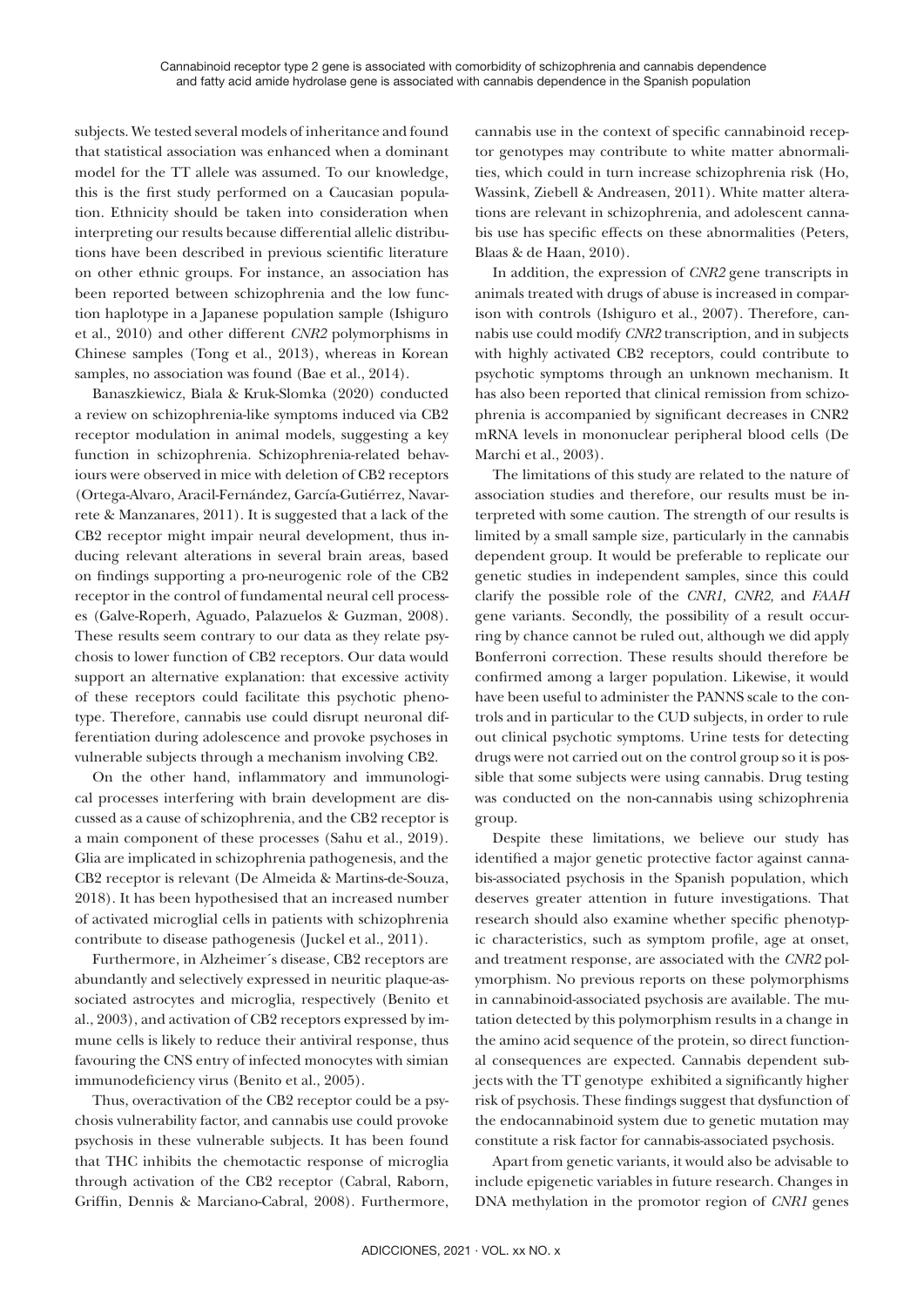in schizophrenic patients have been described (D'Addario et al., 2017; Tao et al., 2020).

Finally, we did not find a relationship between *CNR1* and *FAAH* variants and psychosis. Overall, our findings suggest that *FAAH* variants are associated with cannabis dependence but not with schizophrenia in Spanish patients, which would imply that differences in endocannabinoid function could play a part in the pathophysiology of this illness. Confirmation of our findings among other populations and independent samples would be useful for the design of pharmacological strategies focused on prophylaxis and treatment of these patients.

# **Acknowledgements**

The authors would like to thank: Margarita Agujetas, Dolores Baño, Angela Domenech, Rocío Molina, Enriqueta Ochoa, Ruth Olmos, Gerardo Pacheco, Estrella Salvador, José Luis Santos, Agustín Soto, Carmen Tosio and Diego Urgelés who assisted in the recruitment of study participants, along with Marta Marín and Tomasz Dukanovich who helped with the translation. The work was supported by Plan Nacional sobre Drogas Orden SAS/3031/2009, 26 de octubre.

# **Conflicts of interest**

The authors confirm that there are no conflicts of interest.

# **References**

- Andreasen, N. (1995). Symptoms, signs, and diagnosis of schizophrenia. *The Lancet*, *346*, 477-481. doi:10.1016/ s0140-6736(95)91325-4.
- Aas, M., Melle, I., Bettella, F., Djurovic, S., Le Hellard, S., Bjella, T., … Tesli, M. (2017). Psychotic patients who used cannabis frequently before illness onset have higher genetic predisposition to schizophrenia than those who did not. *Psychological Medicine*, *48*, 43-49. doi:10.1017/ S0033291717001209.
- Bae, J. S., Kim, J. Y., Park, B. L., Kim, J. H., Kim, B., Park, C. S., … Woo, S. (2014). Genetic association analysis of CNR1 and CNR2 polymorphisms with schizophrenia in a Korean population. *Psychiatric Genetics*, *24*, 225-229. doi:10.1097/YPG.0000000000000047.
- Ballon, N., Leroy, S., Roy, C., Bourdel, M. C., Charles-Nicolas, A., Krebs, M. O. & Poirier, M. F. (2006). (AAT)n repeat in the cannabinoid receptor gene (CNR1): Association with cocaine addiction in an African-Caribbean population. *Pharmacogenomics Journal*, *6*, 126-130. doi:10.1038/sj.tpj.6500352.
- Banaszkiewicz, I., Biala, G. & Kruk-Slomka, M. (2020). Contribution of CB2 receptors in schizophrenia-re-

lated symptoms in various animal models: Short review. *Neuroscience & Biobehavioral Reviews*, *114*, 158-171. doi:10.1016/j.neubiorev.2020.04.020

- Benito, C., Núñez, E., Tolón, R. M., Carrier, E. J., Rábano, A., Hillard, C. J., & Romero, J. (2003). Cannabinoid CB2 receptors and fatty acid amide hydrolase are selectively overexpressed in neuritic plaque-associated glia in Alzheimer's disease brains. *Journal of Neuroscience*, *23*, 11136-1114. doi:10.1523/JNEUROS-CI.23-35-11136.2003.
- Benito, C., Kim, W. K., Chavarría, I., Hillard, C. J., Mackie, K., Tolón, R. M., … Romero, J. (2005). A glial endogenous cannabinoid system is upregulated in the brains of macaques with simian immunodeficiency virus-induced encephalitis. *Journal of Neuroscience*, *23*, 11136-11141. doi:10.1523/JNEUROSCI.3923-04.2005.
- Bioque, M., Mas, S., Costanzo, M. C., Cabrera, B., Lobo, A., González-Pinto, A., … Balanzá-Martínez, V. (2019). Gene-environment interaction between an endocannabinoid system genetic polymorphism and cannabis use in first episode of psychosis. *European Neuropsychopharmacology*, *29*, 786-794. doi:10.1016/j.euroneuro.2019.04.005.
- Boileau, I., Tyndale, R. F., Williams, B., Mansouri, E., Westwood, D. J., Le Foll, B., … Tong, J. (2015). The fatty acid amide hydrolase C385A variant affects brain binding of the positron emission tomography tracer [11C] CURB. *Journal of Cerebral Blood Flow and Metabolism*, *35*, 1237- 1240. doi:10.1038/jcbfm.2015.119.
- Boileau, I., Mansouri, E., Williams, B., Le Foll, B., Rusjan, P., Mizrahi, R., …. & Tong, J. (2016). Fatty acid amide hydrolase binding in brain of cannabis users: Imaging with the novel radiotracer [11C]CURB. *Biological Psychiatry*, *80*, 691-701. doi:10.1016/j.biopsych.2016.04.012.
- Borgan, F., Laurikainen, H., Veronese, M., Marques, T. R., Haaparanta-Solin, M., Solin, O., … Howes, O. (2019). In vivo availability of cannabinoid 1 receptor levels in patients with first-episode psychosis. *JAMA Psychiatry*, *76*, 1074. doi:10.1001/jamapsychiatry.2019.1427.
- Cabral, G. A., Raborn, E. S., Griffin, L., Dennis, J. & Marciano-Cabral, F. (2008). CB 2 receptors in the brain: Role in central immune function. *British Journal of Pharmacology*, *153*, 240-251. doi:10.1038/sj.bjp.0707584.
- Chavarría-Siles, I., Contreras-Rojas, J., Hare, E., Walss-Bass, C., Quezada, P., Dassori, A., … Escamilla, M. A. (2008). Cannabinoid receptor 1 gene (CNR1) and susceptibility to a quantitative phenotype for hebephrenic schizophrenia. *American Journal of Medical Genetics, Part B: Neuropsychiatric Genetics*, *147B*, 279-284. doi:10.1002/ ajmg.b.30592.
- Comings, D. E., Muhleman, D., Gade, R., Johnson, P., Verde, R., Saucier, G. & MacMurray, J. (1997). Cannabinoid receptor gene (CNR1): Association with IV drug use. *Molecular Psychiatry*, *2*, 161-168. doi:10.1038/ sj.mp.4000247.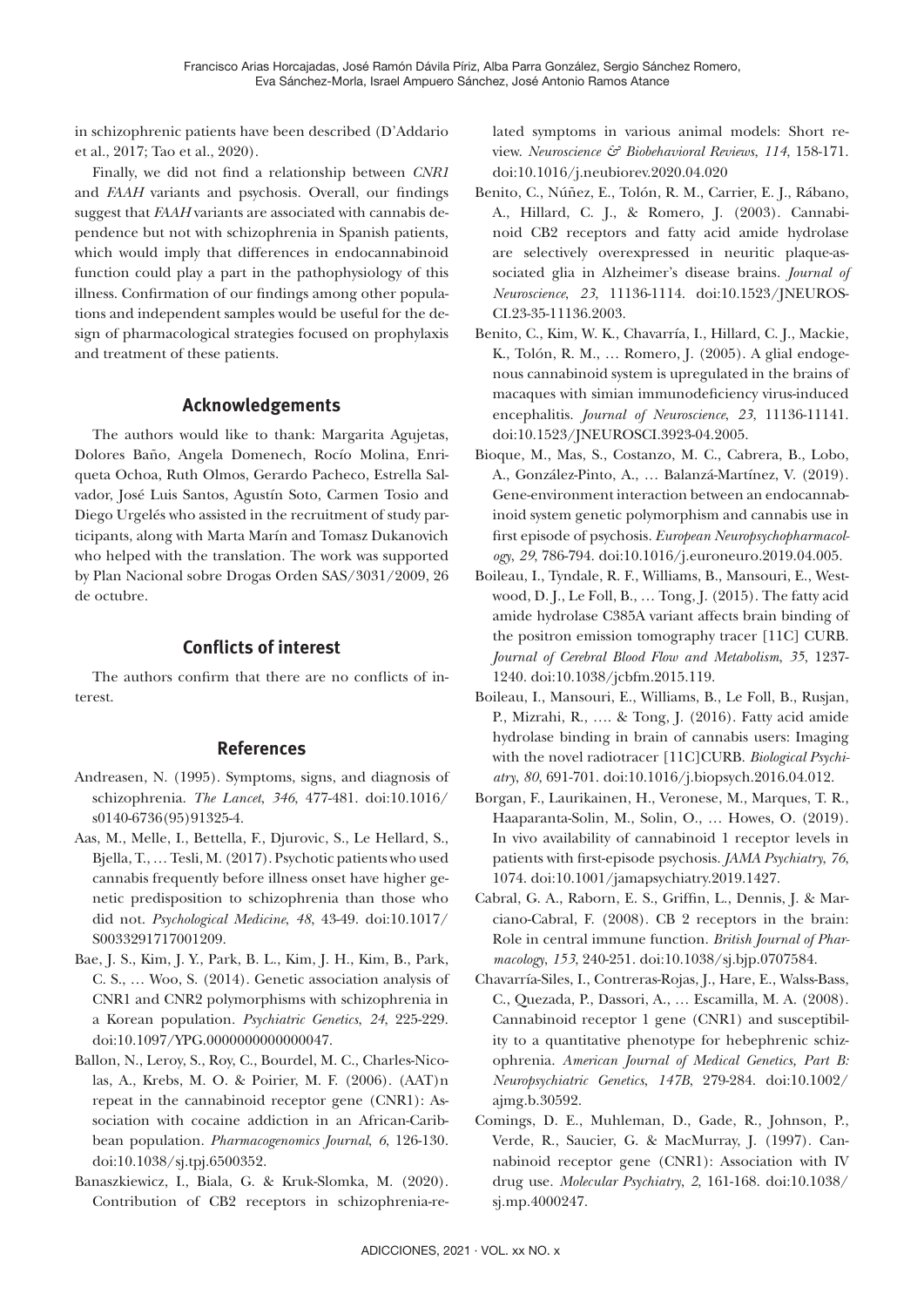- Covault, J., Gelernter, J. & Kranzler, H. (2001). Association study of cannabinoid receptor gene (CNR1) alleles and drug dependence. *Molecular Psychiatry*, *6*, 501-502. doi:10.1038/sj.mp.4000925.
- D'Addario, C., Micale, V., Di Bartolomeo, M., Stark, T., Pucci, M., Sulcova, A., … Dell'Osso, B. (2017). A preliminary study of endocannabinoid system regulation in psychosis: Distinct alterations of CNR1 promoter DNA methylation in patients with schizophrenia. *Schizophrenia Research*, *188*, 132-140. doi:10.1016/j.schres.2017.01.022.
- Dawson, E. (1995). Identification of a highly polymorphic triplet repeat marker for the brain cannabinoid receptor gene: Use in linkage and association studies of schizophrenia. *Schizophrenia Research*, *15*, 37. doi:10.1016/0920- 9964(95)95120-x.
- De Almeida, V., & Martins-de-Souza, D. (2018). Cannabinoids and glial cells: possible mechanism to understand schizophrenia. *European Archives of Psychiatry and Clinical Neuroscience*, *268(7)*, 727-737. https://doi.org/10.1007/ s00406-018-0874-6
- De Marchi, N., De Petrocellis, L., Orlando, P., Daniele, F., Fezza, F. & Di Marzo, V. (2003). Endocannabinoid signalling in the blood of patients with schizophrenia. *Lipids in Health and Disease*, *2*, 5. doi:10.1186/1476-511X-2-1.
- Deutsch, D. G., Ueda, N. & Yamamoto, S. (2002). The fatty acid amide hydrolase (FAAH). *Prostaglandins Leukotrienes and Essential Fatty Acids*, *66*, 201-210. doi:10.1054/ plef.2001.0358.
- Dong, M., Lu, L., Zhang, L., Zhang, Y. S., Ng, C. H., Ungvari, G. S., … Xiang, Y. T. (2019). Quality of life in schizophrenia: A meta-analysis of comparative studies. *Psychiatric Quarterly*, *90*, 519-532. doi:10.1007/s11126-019-09633-4.
- Fakhoury, M. (2017). Role of the endocannabinoid system in the pathophysiology of schizophrenia. *Molecular Neurobiology*, *54*, 768-778. doi:10.1007/s12035-016-9697-5.
- Falenski, K. W., Thorpe, A. J., Schlosburg, J. E., Cravatt, B. F., Abdullah, R. A., Smith, T. H., … Sim-Selley, L. J. (2010). FAAH/Mice display differential tolerance, dependence, and cannabinoid receptor adaptation after δ 9-tetrahydrocannabinol and anandamide administration. *Neuropsychopharmacology*, *35*, 1775-1787. doi:10.1038/npp.2010.44.
- Fezza, F., De Simone, C., Amadio, D. & Maccarrone, M. (2008). Fatty acid amide hydrolase: A gate-keeper of the endocannabinoid system. *Sub-Cellular Biochemistry*, *49*, 101-132. doi:10.1007/978-1-4020-8831-5\_4.
- Filbey, F. M., Schacht, J. P., Myers, U. S., Chavez, R. S. & Hutchison, K. E. (2010). Individual and additive effects of the CNR1 and FAAH genes on brain response to marijuana cues. *Neuropsychopharmacology*, *35*, 967-975. doi:10.1038/npp.2009.200.
- Flanagan, J. M., Gerber, A. L., Cadet, J. L., Beutler, E. & Sipe, J. C. (2006). The fatty acid amide hydrolase 385 A/A (P129T) variant: Haplotype analysis of an ancient

missense mutation and validation of risk for drug addiction. *Human Genetics*, *120*, 581-588. doi:10.1007/s00439- 006-0250-x.

- Fonseca-Pedrero, E., Lucas-Molina, B., Pérez-Albéniz, A., Inchausti, F. & Ortuño-Sierra, J. (2019). Experiencias psicóticas atenuadas y consumo de cannabis en adolescentes de la población general. *Adicciones*, *32*, 41. doi:10.20882/adicciones.1149.
- French, L., Gray, C., Leonard, G., Perron, M., Pike, G. B., Richer, L., … Paus, T. (2015). Early cannabis use, polygenic risk score for schizophrenia, and brain maturation in adolescence. *JAMA Psychiatry*, *72*, 1002. doi:10.1001/ jamapsychiatry.2015.1131.
- Galiègue, S., Mary, S., Marchand, J., Dussossoy, D., Carrière, D., Carayon, P., … Casellas, P. (1995). Expression of central and peripheral cannabinoid receptors in human immune tissues and leukocyte subpopulations. *European Journal of Biochemistry*, *232*, 54-61. doi:10.1111/j.1432-1033.1995.tb20780.x.
- Galve-Roperh, I., Aguado, T., Palazuelos, J. & Guzman, M. (2008). Mechanisms of control of neuron survival by the endocannabinoid system. *Current Pharmaceutical Design*, *14*, 2279-2288. doi:10.2174/138161208785740117.
- García-Álvarez, L., Gomar, J., García-Portilla, M. & Bobes, J. (2019). Consumo de cannabis y alteraciones cognitivas en esquizofrenia y primeros episodios psicóticos. *Adicciones*, *31*, 89-94. doi:10.20882/adicciones.1328.
- García-Gutiérrez, M. S., Ortega-Álvaro, A., Busquets-García, A., Pérez-Ortiz, J. M., Caltana, L., Ricatti, M. J., … Manzanares, J. (2013). Synaptic plasticity alterations associated with memory impairment induced by deletion of CB2 cannabinoid receptors. *Neuropharmacology*, *73*, 388-396. doi:10.1016/j.neuropharm.2013.05.034.
- Gerra, M. C., Jayanthi, S., Manfredini, M., Walther, D., Schroeder, J., Phillips, K. A., … Donnini, C. (2018). Gene variants and educational attainment in cannabis use: Mediating role of DNA methylation. *Translational Psychiatry*, *8*, 23. doi:10.1038/s41398-017-0087-1.
- Gong, J. P., Onaivi, E. S., Ishiguro, H., Liu, Q. R., Tagliaferro, P. A., Brusco, A. & Uhl, G. R. (2006). Cannabinoid CB2 receptors: Immunohistochemical localization in rat brain. *Brain Research*, *1071*, 10-23. doi:10.1016/j.brainres.2005.11.035.
- Gouvêa, E. S., Santos, A. F., Ota, V. K., Mrad, V., Gadelha, A., Bressan, R. A., … Belangero, S. I. (2017). The role of the CNR1 gene in schizophrenia: A systematic review including unpublished data. *Revista Brasileira de Psiquiatria*, *39*, 160-171. doi:10.1590/1516-4446-2016-1969.
- Hamdani, N., Tabeze, J. P., Ramoz, N., Ades, J., Hamon, M., Sarfati, Y., … Gorwood, P. (2008). The CNR1 gene as a pharmacogenetic factor for antipsychotics rather than a susceptibility gene for schizophrenia. European *Neuropsychopharmacology*, *18*, 34-40. doi:10.1016/j.euroneuro.2007.05.005.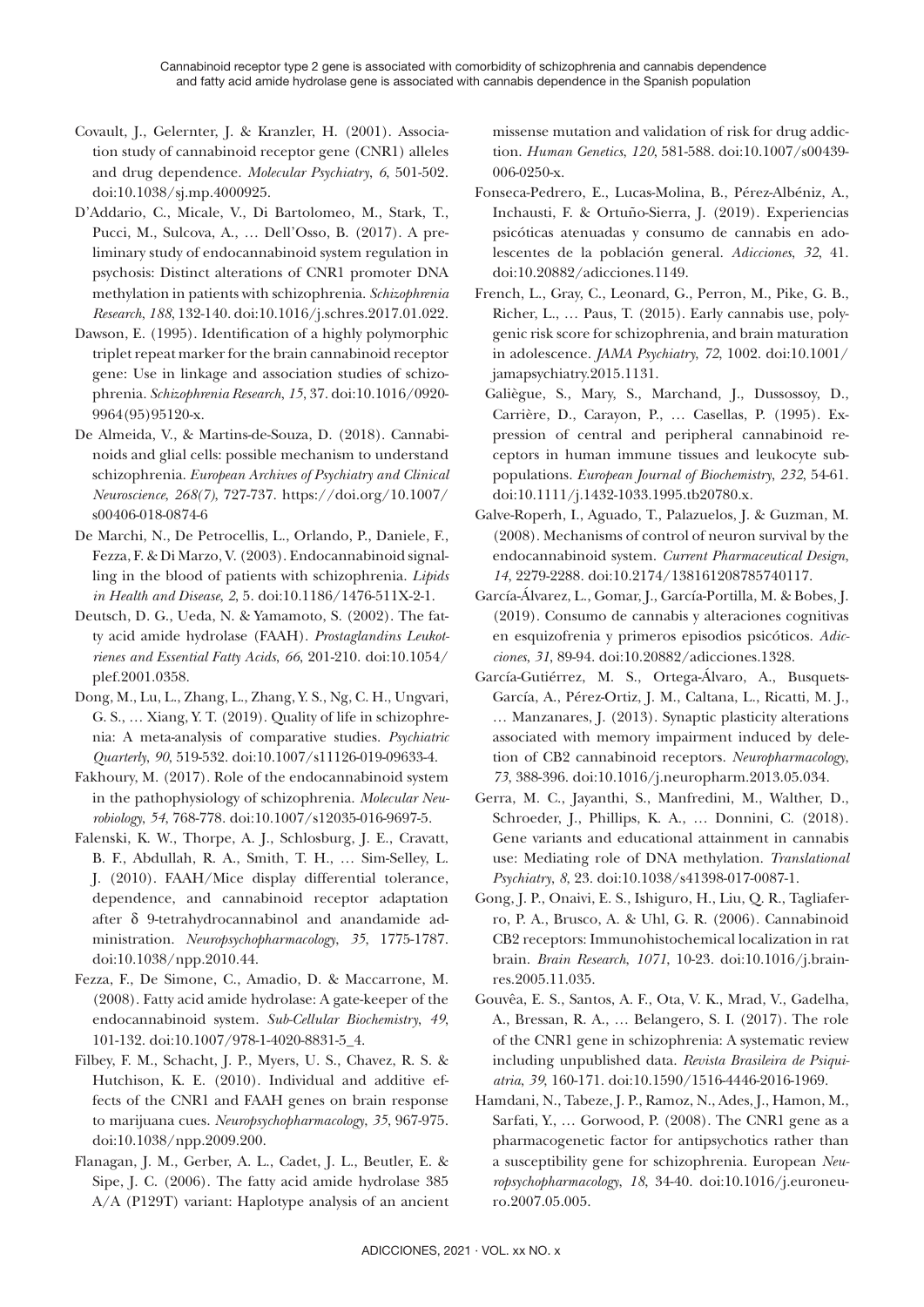- Hariri, A. R., Gorka, A., Hyde, L. W., Kimak, M., Halder, I., Ducci, F., … Manuck, S. B. (2009). Divergent effects of genetic variation in endocannabinoid signaling on human threat- and reward-related brain function. *Biological Psychiatry*, *66*, 9-16. doi:10.1016/j.biopsych.2008.10.047.
- Hartman, C. A., Hopfer, C. J., Haberstick, B., Rhee, S. H., Crowley, T. J., Corley, R. P., … Ehringer, M. A. (2009). The association between cannabinoid receptor 1 gene (CNR1) and cannabis dependence symptoms in adolescents and young adults. *Drug and Alcohol Dependence*, *104*, 11-16. doi:10.1016/j.drugalcdep.2009.01.022.
- Haughey, H. M., Marshall, E., Schacht, J. P., Louis, A. & Hutchison, K. E. (2008). Marijuana withdrawal and craving: Influence of the cannabinoid receptor 1 (CNR1) and fatty acid amide hydrolase (FAAH) genes. *Addiction*, *103*, 1678-1686. doi:10.1111/j.1360-0443.2008.02292.x.
- Heller, D., Schneider, U., Seifert, J., Cimander, K. F. & Stuhrmann, M. (2001). The cannabinoid receptor gene (CNR1) is not affected in German i.v. drug users. *Addiction Biology*, *6*, 183-187. doi:10.1080/13556210020040271.
- Herkenham, M., Lynn, A. B., Johnson, M. R., Melvin, L. S., De Costa, B. R. & Rice, K. C. (1991). Characterization and localization of cannabinoid receptors in rat brain: A quantitative in vitro autoradiographic study. *Journal of Neuroscience*, *11*, 563-583. doi:10.1523/jneurosci.11-02-00563.1991.
- Hindocha, C., Freeman, T., Bloomfield, M., Bramon, E., Morgan, C. & Curran, H. V. (2019). P.147 Acute effects of cannabinoids on addiction endophenotypes are moderated by genes encoding the cannabinoid receptor 1 and FAAH enzyme. *European Neuropsychopharmacology*, *29*, S116-S117. doi:10.1016/j.euroneuro.2019.09.196.
- Hindocha, C., Quattrone, D., Freeman, T. P., Murray, R. M., Mondelli, V., Breen, G., … Di Forti, M. (2020). Do AKT1, COMT and FAAH influence reports of acute cannabis intoxication experiences in patients with first episode psychosis, controls and young adult cannabis users? *Translational Psychiatry*, *10*, 143. doi:10.1038/ s41398-020-0823-9.
- Ho, B. C., Wassink, T. H., Ziebell, S. & Andreasen, N. C. (2011). Cannabinoid receptor 1 gene polymorphisms and marijuana misuse interactions on white matter and cognitive deficits in schizophrenia. *Schizophrenia Research*, *128*, 66-75. doi:10.1016/j.schres.2011.02.021.
- Ishiguro, H., Iwasaki, S., Teasenfitz, L., Higuchi, S., Horiuchi, Y., Saito, T., … Onaivi, E. S. (2007). Involvement of cannabinoid CB2 receptor in alcohol preference in mice and alcoholism in humans. *Pharmacogenomics Journal*, *7*, 380-385. doi:10.1038/sj.tpj.6500431.
- Ishiguro, H., Horiuchi, Y., Ishikawa, M., Koga, M., Imai, K., Suzuki, Y., … Arinami, T. (2010). Brain cannabinoid CB2 receptor in schizophrenia. *Biological Psychiatry*, *67*, 974-982. doi:10.1016/j.biopsych.2009.09.024.
- Javed, H., Azimullah, S., Haque, M. E. & Ojha, S. K. (2016). Cannabinoid type 2 (CB2) receptors activation protects against oxidative stress and neuroinflammation associated dopaminergic neurodegeneration in rotenone model of parkinson's disease. *Frontiers in Neuroscience*, *10*, 321. doi:10.3389/fnins.2016.00321.
- Juckel, G., Manitz, M. P., Brüne, M., Friebe, A., Heneka, M. T. & Wolf, R. J. (2011). Microglial activation in a neuroinflammational animal model of schizophrenia - a pilot study. *Schizophrenia Research*, *131*, 96-100. doi:10.1016/j. schres.2011.06.018.
- Kay, S. R., Fiszbein, A. & Opler, L. A. (1987). The positive and negative syndrome scale (PANSS) for schizophrenia. *Schizophrenia Bulletin*, *13*, 261-276.
- Kong, W., Li, H., Tuma, R. F. & Ganea, D. (2014). Selective CB2 receptor activation ameliorates EAE by reducing Th17 differentiation and immune cell accumulation in the CNS. *Cellular Immunology*, *287*, 1-17. doi:10.1016/j. cellimm.2013.11.002.
- Krebs, M. O., Morvan, Y., Jay, T., Gaillard, R. & Kebir, O. (2014). Psychotomimetic effects at initiation of cannabis use are associated with cannabinoid receptor 1 (CNR1) variants in healthy students. *Molecular Psychiatry*, *19*, 402- 403. doi:10.1038/mp.2013.188.
- Leroy, S., Griffon, N., Bourdel, M. C., Olié, J. P., Poirier, M. F. & Krebs, M. O. (2001). Schizophrenia and the cannabinoid receptor type 1 (CB1): Association study using a single-base polymorphism in coding exon 1. *American Journal of Medical Genetics - Neuropsychiatric Genetics*, *105*, 749-752. doi:10.1002/ajmg.10038.
- Li, T., Liu, X., Zhu, Z. H., Zhao, J., Hu, X., Ball, D. M., …. Collier, D. A. (2000). No association between (AAT)n repeats in the cannabinoid receptor gene (CNR1) and heroin abuse in a Chinese population. *Molecular Psychiatry*, *5*, 128-130. doi:10.1038/sj.mp.4000670.
- Malfitano, A. M., Basu, S., Maresz, K., Bifulco, M. & Dittel, B. N. (2014). What we know and do not know about the cannabinoid receptor 2 (CB2). *Seminars in Immunology*, *26*, 369-379. doi:10.1016/j.smim.2014.04.002.
- Manzanares, J., Cabañero, D., Puente, N., García-Gutiérrez, M. S., Grandes, P. & Maldonado, R. (2018). Role of the endocannabinoid system in drug addiction. *Biochemical Pharmacology*, *157*, 108-121. doi:10.1016/j. bcp.2018.09.013.
- Marconi, A., Di Forti, M., Lewis, C. M., Murray, R. M. & Vassos, E. (2016). Meta-Analysis of the association between the level of cannabis use and risk of psychosis. *Schizophrenia Bulletin*, *42*, 1262-1269. doi:10.1093/schbul/sbw003.
- Martínez-Gras, I., Hoenicka, J., Ponce, G., Rodríguez– Jiménez, R., Jiménez-Arriero, M. A., Pérez-Hernandez, E., … Rubio, G. (2006). (AAT)n repeat in the cannabinoid receptor gene, CNR1: Association with schizophrenia in a Spanish population. *European Archives of Psychi-*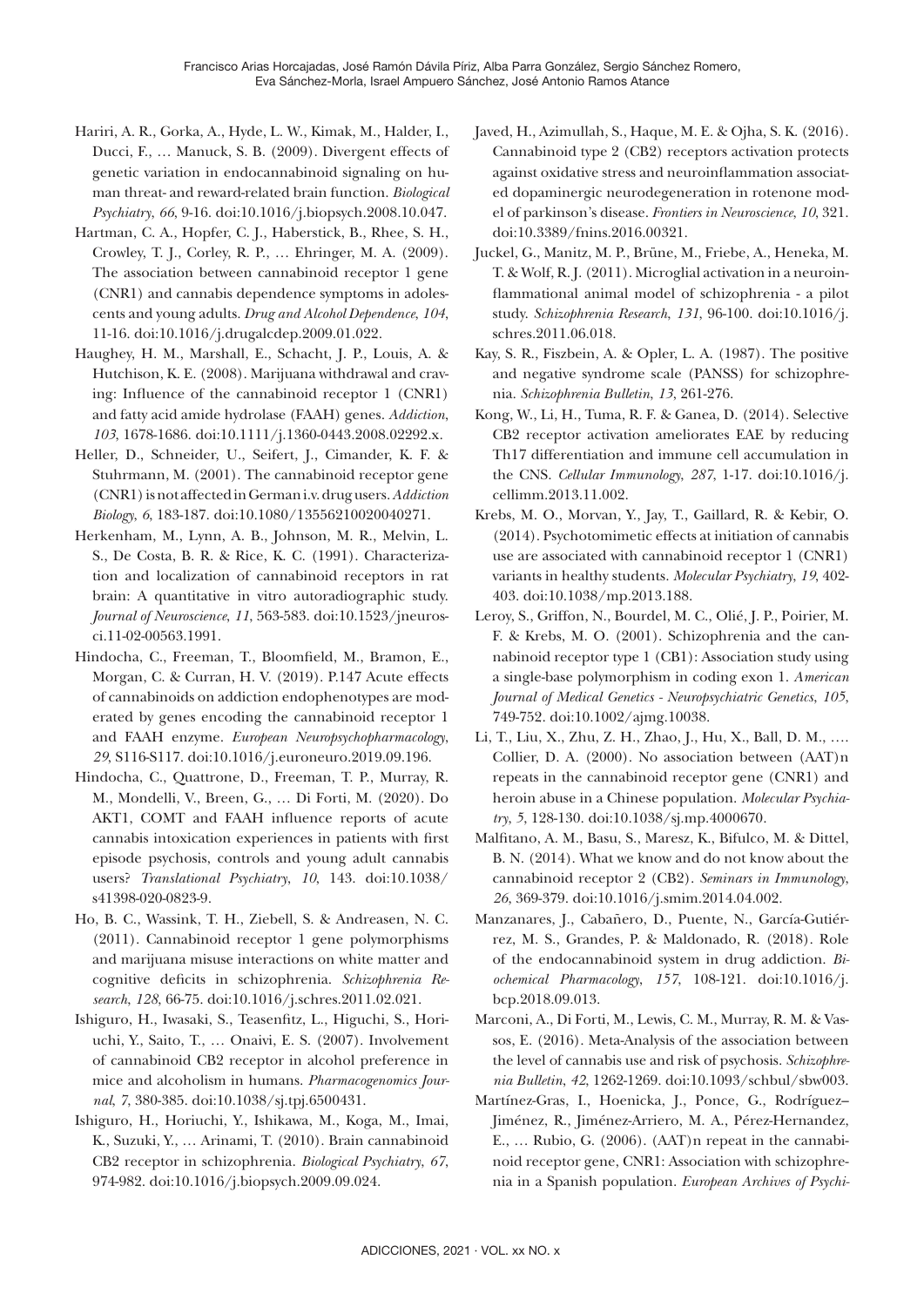*atry and Clinical Neuroscience*, *256*, 437-441. doi:10.1007/ s00406-006-0665-3.

- Melroy-Greif, W. E., Wilhelmsen, K. C. & Ehlers, C. L. (2016). Genetic variation in FAAH is associated with cannabis use disorders in a young adult sample of Mexican Americans. *Drug and Alcohol Dependence*, *166*, 249- 253. doi:10.1016/j.drugalcdep.2016.06.021.
- Minichino, A., Senior, M., Brondino, N., Zhang, S. H., Godwlewska, B. R., Burnet, P. W. J., … Lennox, B. R. (2019). Measuring disturbance of the endocannabinoid system in psychosis: A systematic review and meta-analysis. *JAMA Psychiatry*, *76*, 914-923. doi:10.1001/jamapsychiatry.2019.0970.
- Morita, Y., Ujike, H., Tanaka, Y., Uchida, N., Nomura, A., Ohtani, K., … Kuroda, S. (2005). A nonsynonymous polymorphism in the human fatty acid amide hydrolase gene did not associate with either methamphetamine dependence or schizophrenia. *Neuroscience Letters*, *376*, 182–187. doi:10.1016/j.neulet.2004.11.050.
- Onaivi, E. S., Ishiguro, H., Gong, J. P., Patel, S., Perchuk, A., Meozzi, P. A., … Uhl, G. R. (2006). Discovery of the presence and functional expression of cannabinoid CB2 receptors in brain. *Annals of the New York Academy of Sciences*, *1074*, 514-536. doi:10.1196/annals.1369.052.
- Onaivi, E. S., Ishiguro, H., Gu, S. & Liu, Q. R. (2012). CNS effects of CB2 cannabinoid receptors: Beyond neuro-immuno-cannabinoid activity. *Journal of Psychopharmacology*, *26*, 92-103. doi:10.1177/0269881111400652.
- Ortega-Alvaro, A., Aracil-Fernández, A., García-Gutiérrez, M. S., Navarrete, F. & Manzanares, J. (2011). Deletion of CB2 cannabinoid receptor induces schizophrenia-related behaviors in mice. *Neuropsychopharmacology*, *36*, 1489- 1504. doi:10.1038/npp.2011.34.
- Patel, M. M., Nielsen, D. A., Kosten, T. R., De La Garza, R., Newton, T. F. & Verrico, C. D. (2018). FAAH variant Pro129Thr modulates subjective effects produced by cocaine administration. *American Journal on Addictions*, *27*, 567-573. doi: 10.1111/ajad.12788.
- Peralta, V. & Cuesta, M. J. (1994). Psychometric properties of the positive and negative syndrome scale (PANSS) in schizophrenia. *Psychiatry Research*, *53*, 31-40.
- Peters, B. D., Blaas, J. & de Haan, L. (2010). Diffusion tensor imaging in the early phase of schizophrenia: What have we learned? *Journal of Psychiatric Research*, *44*, 993- 1004. doi:10.1016/j.jpsychires.2010.05.003.
- Parkar, S. R., Ramanathan, S., Nair, N., Batra, S. A., Adarkar, S. A., Kund, P., … Moghe, S. H. (2011). Are the effects of cannabis dependence on glucose metabolism similar to schizophrenia? An FDG PET understanding. *Indian Journal of Psychiatry*, *53*, 13-20. doi:10.4103/0019- 5545.75552.
- Rodríguez-Muñoz, M., Sánchez-Blázquez, P., Callado, L. F., Meana, J. J. & Garzón-Niño, J. (2017). Schizophrenia and depression, two poles of endocannabinoid

system deregulation. *Translational Psychiatry*, *7*, 1291. doi:10.1038/s41398-017-0029-y.

- Rojnic, M., Bosnjak, D., Ganoci, L., Makaric, P., Kekin, I., Rossini, L., … Bozina, N. (2019). Association of CNR1 genotypes with changes in neurocognitive performance after eighteen-month treatment in patients with first-episode psychosis. *European Psychiatry*, *61*, 88-96. doi:10.1016/j.eurpsy.2019.07.004.
- Sahu, P., Mudgal, J., Arora, D., Kinra, M., Mallik, S. B., Rao, C. M., … Nampoothiri, M. (2019). Cannabinoid receptor 2 activation mitigates lipopolysaccharide-induced neuroinflammation and sickness behavior in mice. *Psychopharmacology*, *236*, 1829-1838. doi:10.1007/s00213- 019-5166-y.
- Schacht, J. P., Selling, R. E. & Hutchison, K. E. (2009). Intermediate cannabis dependence phenotypes and the FAAH C385A variant: An exploratory analysis. *Psychopharmacology*, *203*, 511-517. doi:10.1007/s00213-008- 1397-z.
- Seifert, J., Ossege, S., Emrich, H. M., Schneider, U. & Stuhrmann, M. (2007). No association of CNR1 gene variations with susceptibility to schizophrenia. *Neuroscience Letters*, *426*, 29-33. doi:10.1016/j.neulet.2007.08.008.
- Sipe, J. C., Chiang, K., Gerber, A. L., Beutler, E. & Cravatt, B. F. (2002). A missense mutation in human fatty acid amide hydrolase associated with problem drug use. *Proceedings of the National Academy of Sciences of the United States of America*, *99*, 8394-8399. doi:10.1073/pnas.082235799.
- Tao, R., Li, C., Jaffe, A., Shin, J., Deep-Soboslay, A., Yamin, R., …. Hyde, T.M. (2020). Cannabinoid receptor CNR1 expression and DNA methylation in human prefrontal cortex, hippocampus and caudate in brain development and schizophrenia. *Translational Psychiatry*, *10*, 158. doi:10.1038/s41398-020-0832-8.
- Tong, D., He, S., Wang, L., Jin, L., Si, P. & Cheng, X. (2013). Association of single-nucleotide polymorphisms in the cannabinoid receptor 2 gene with schizophrenia in the Han Chinese population. *Journal of Molecular Neuroscience*, *51*, 454-460. doi:10.1007/s12031-013-0062-0.
- Tsai, S. J., Wang, Y. C. & Hong, C. J. (2000). Association study of a cannabinoid receptor gene (CNR1) polymorphism and schizophrenia. *Psychiatric Genetics*, *10*, 149- 151. doi:10.1097/00041444-200010030-00008.
- Tyndale, R. F., Payne, J. I., Gerber, A. L. & Sipe, J. C. (2007). The fatty acid amide hydrolase C385A (P129T) missense variant in cannabis users: Studies of drug use and dependence in caucasians. Americ*an Journal of Medical Genetics, Part B: Neuropsychiatric Genetics*, *144B*, 660-666. doi:10.1002/ajmg.b.30491.
- Ujike, H., Takaki, M., Nakata, K., Tanaka, Y., Takeda, T., Kodama, M., … Kuroda, S. (2002). CNR1, central cannabinoid receptor gene, associated with susceptibility to hebephrenic schizophrenia. *Molecular Psychiatry*, *7*, 515- 518. doi:10.1038/sj.mp.4001029.